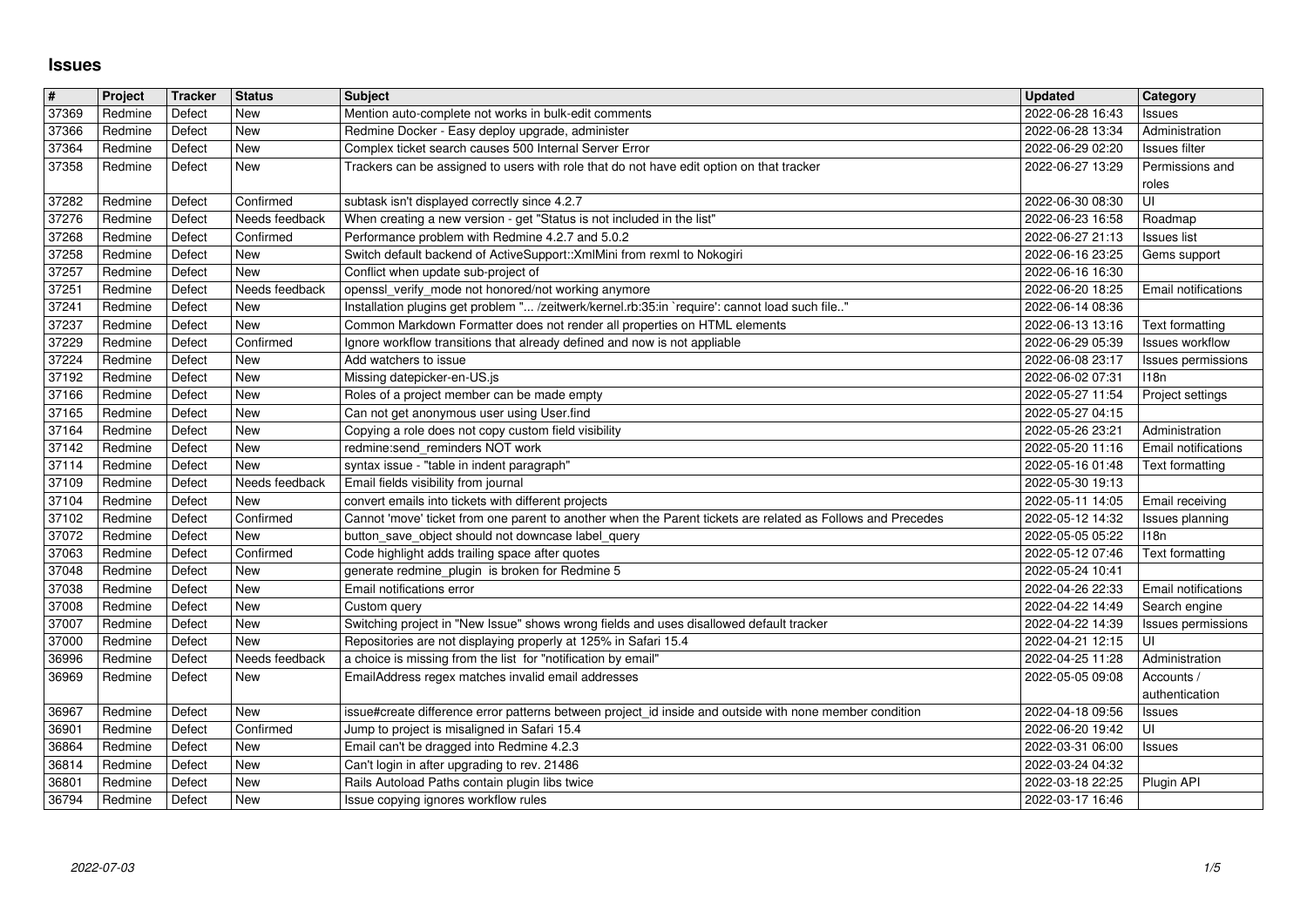| $\overline{\mathbf{r}}$<br>36772 | Project<br>Redmine | Tracker<br>Defect | Status<br>Needs feedback | <b>Subject</b>                                                                                                                                                                 | <b>Updated</b><br>2022-04-26 13:14   | Category<br>Permissions and           |
|----------------------------------|--------------------|-------------------|--------------------------|--------------------------------------------------------------------------------------------------------------------------------------------------------------------------------|--------------------------------------|---------------------------------------|
|                                  |                    |                   |                          | Private notes are visible for users when the option isn't activated                                                                                                            |                                      | roles                                 |
| 36735<br>36719                   | Redmine<br>Redmine | Defect<br>Defect  | New<br>New               | Realitons error<br>Projects page doesn't show project summary correctly if it contains a table                                                                                 | 2022-03-07 12:00<br>2022-02-28 17:55 | Issues<br>Projects                    |
| 36700                            | Redmine            | Defect            | New                      | redmine:email:receive_imap truncate body email                                                                                                                                 | 2022-02-24 15:59                     | Email receiving                       |
| 36634<br>36583                   | Redmine<br>Redmine | Defect<br>Defect  | New<br>New               | Usability: change "are you sure" texts.<br>Navigate directly to My Page from SSO authentication avoiding redmine login                                                         | 2022-02-14 12:36<br>2022-02-07 12:19 | UI<br>OpenID                          |
| 36581                            | Redmine            | Defect            | New                      | Clicking the "New repository" button causes a 404 error                                                                                                                        | 2022-03-13 08:54                     | <b>SCM</b>                            |
| 36574<br>36542                   | Redmine<br>Redmine | Defect<br>Defect  | New<br>New               | context-menu on task<br>projects.xml API doens't include closed projects since redmine v4.1                                                                                    | 2022-02-24 13:53<br>2022-02-10 10:14 | UI<br><b>REST API</b>                 |
| 36515<br>36452                   | Redmine<br>Redmine | Defect<br>Defect  | New<br>Confirmed         | Images with absolute Path / URL not exported to PDF<br>Infinite loop on PDF export if image included with attributes                                                           | 2022-03-02 23:53<br>2022-01-20 01:26 | PDF export<br>PDF export              |
| 36444                            | Redmine            | Defect            | New                      | Validation error message when no trackers are assigned to a project is confusing                                                                                               | 2022-01-18 08:11                     | Email receiving                       |
| 36395<br>36368                   | Redmine<br>Redmine | Defect<br>Defect  | New<br>New               | Mailer.with_synched_deliveries is not thread-safe<br>show in assignable user when he/she is not member of that project                                                         | 2022-01-06 17:12<br>2021-12-30 13:11 | Email notifications<br><b>Issues</b>  |
| 36365                            | Redmine            | Defect            | New                      | centos8 00 redmine0000000000 webhook,000000000000000                                                                                                                           | 2021-12-29 10:00                     | Hook requests                         |
| 36349<br>36335                   | Redmine<br>Redmine | Defect<br>Defect  | New<br>New               | Problem with adding peopel to existing tasks<br>Error when editing workflow with large number of statuses                                                                      | 2022-01-25 11:52<br>2021-12-19 15:50 | Issues permissions<br>Issues workflow |
| 36291<br>36278                   | Redmine<br>Redmine | Defect<br>Defect  | New<br>New               | Issue done ratio is not updated after closing duplicate issue<br>Required field does not marked as required when user has multiple roles with different rules                  | 2021-12-22 13:35<br>2021-12-13 10:46 | Issues<br><b>Issues workflow</b>      |
| 36273                            | Redmine            | Defect            | New                      | Modifying the source code of the plugin does not reload it in trunk 21295                                                                                                      | 2021-12-02 15:21                     |                                       |
| 36260<br>36245                   | Redmine<br>Redmine | Defect<br>Defect  | New<br>Resolved          | Gantt error<br>ActiveSupport::Reloader.to_prepare not working in trunk 21287                                                                                                   | 2021-11-30 11:55<br>2022-01-06 16:54 | Plugin API                            |
| 36229<br>36223                   | Redmine<br>Redmine | Defect<br>Defect  | New<br>New               | API - Question/Problem<br>Import from csv problems                                                                                                                             | 2021-11-23 23:44<br>2021-11-22 16:55 | Documentation<br>Importers            |
| 36181                            | Redmine            | Defect            | New                      | Time tracking enumeration Activities are duplicated and counted separately in reports                                                                                          | 2021-11-10 22:24                     | Time tracking                         |
| 36177<br>36150                   | Redmine<br>Redmine | Defect<br>Defect  | New<br>New               | Remove spaces at the end of custom-fields names<br>imap mail fetch validation failed: due date is blank                                                                        | 2021-11-09 14:11<br>2021-11-06 19:36 | Custom fields<br>Email receiving      |
| 36126                            | Redmine            | Defect            | Needs feedback           | Attachments REST API includes internal port                                                                                                                                    | 2021-11-09 16:09                     | <b>REST API</b>                       |
| 36059<br>36042                   | Redmine<br>Redmine | Defect<br>Defect  | New<br>New               | Fulltext search in timelog comments<br>Filtering issues by multiple projects in REST API returns a 404                                                                         | 2022-03-13 06:44<br>2021-10-25 22:48 | Search engine<br><b>REST API</b>      |
| 36031<br>36023                   | Redmine<br>Redmine | Defect<br>Defect  | New<br>New               | REST API show wiki page in html format contains wrong links to another wiki project<br>Export project news to pdf (images in description are not showing in exported pdf file) | 2021-10-22 11:08<br>2021-10-21 07:49 | <b>REST API</b><br>News               |
| 36016                            | Redmine            | Defect            | Needs feedback           | Internal error An error occurred on the page you were trying to access                                                                                                         | 2021-10-20 07:04                     | Projects                              |
| 36004<br>35965                   | Redmine<br>Redmine | Defect<br>Defect  | New<br>New               | file sestem reposatory dont list the arabic files<br>REST group api does not work when user is already member of group                                                         | 2021-10-20 12:46<br>2021-10-08 11:33 | <b>SCM</b><br><b>REST API</b>         |
| 35963<br>35927                   | Redmine<br>Redmine | Defect<br>Defect  | New<br>Confirmed         | Redmine: Associated revisions not updating automatically<br>Slow loading of /time_entries/new                                                                                  | 2021-10-07 17:12<br>2021-10-03 07:41 | Issues<br>Time tracking               |
| 35917                            | Redmine            | Defect            | New                      | Bringing redmine projects back from a restored hard drive                                                                                                                      | 2021-09-24 14:31                     | Files                                 |
| 35916<br>35885                   | Redmine<br>Redmine | Defect<br>Defect  | New<br>New               | Time-Entries CSV export is broken<br>the change of routing raw files from repositories not included in the upgrade proces/manual                                               | 2021-10-18 09:40<br>2021-09-24 17:32 | Time tracking                         |
| 35872<br>35860                   | Redmine<br>Redmine | Defect<br>Defect  | New<br>New               | Attendee listbox ordering problem solution<br>Unable to see Custom Fields after migration                                                                                      | 2021-09-14 22:29<br>2021-09-15 15:51 | Issues<br>Custom fields               |
|                                  |                    |                   |                          |                                                                                                                                                                                |                                      |                                       |
|                                  |                    |                   |                          |                                                                                                                                                                                |                                      |                                       |
|                                  |                    |                   |                          |                                                                                                                                                                                |                                      |                                       |
|                                  |                    |                   |                          |                                                                                                                                                                                |                                      |                                       |
|                                  |                    |                   |                          |                                                                                                                                                                                |                                      |                                       |
|                                  |                    |                   |                          |                                                                                                                                                                                |                                      |                                       |
|                                  |                    |                   |                          |                                                                                                                                                                                |                                      |                                       |
|                                  |                    |                   |                          |                                                                                                                                                                                |                                      |                                       |
|                                  |                    |                   |                          |                                                                                                                                                                                |                                      |                                       |
|                                  |                    |                   |                          |                                                                                                                                                                                |                                      |                                       |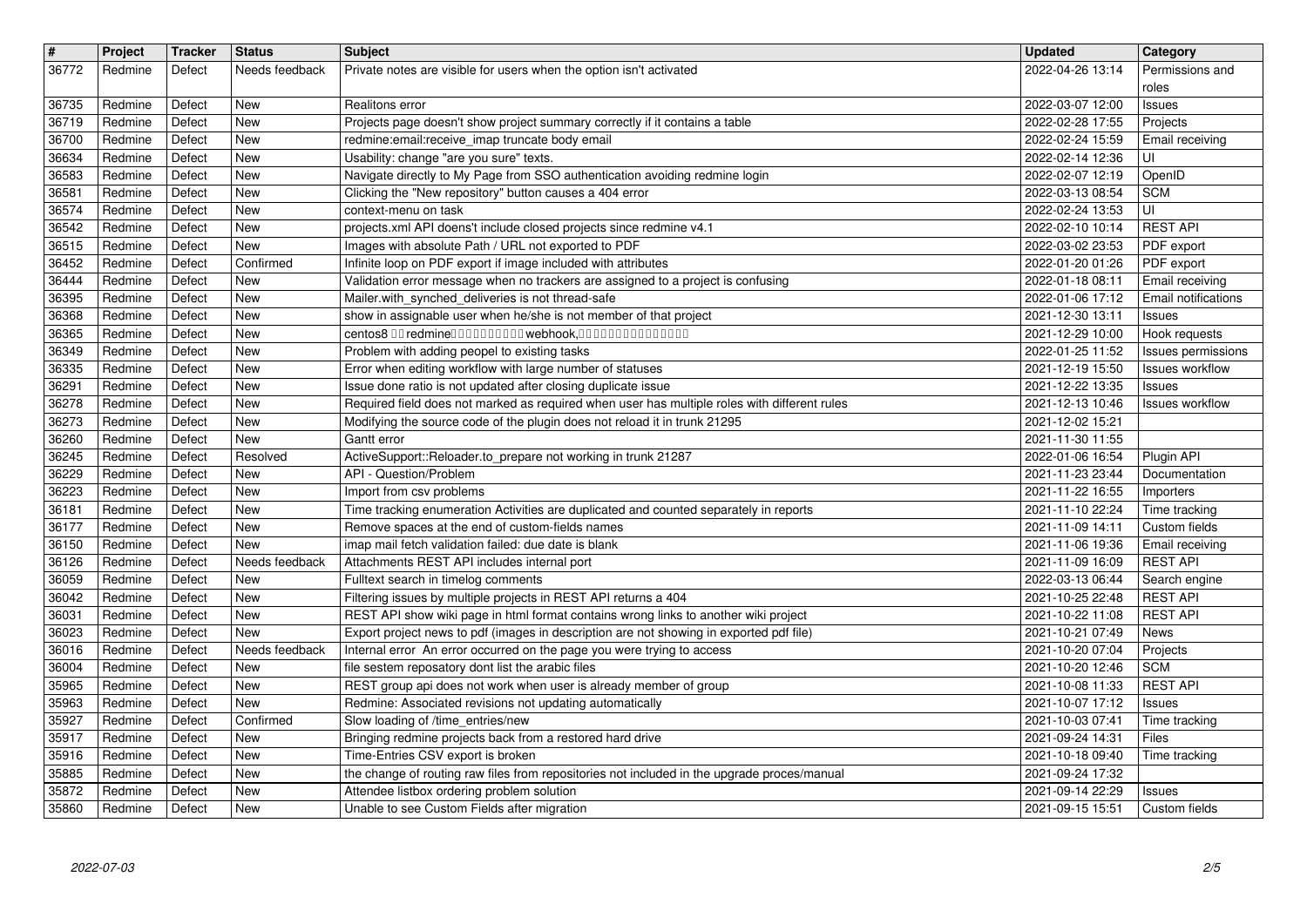| $\overline{\boldsymbol{H}}$ | Project            | Tracker          | <b>Status</b>              | Subject                                                                                                                                                                                                        | <b>Updated</b>                       | Category                                 |
|-----------------------------|--------------------|------------------|----------------------------|----------------------------------------------------------------------------------------------------------------------------------------------------------------------------------------------------------------|--------------------------------------|------------------------------------------|
| 35826<br>35802              | Redmine<br>Redmine | Defect<br>Defect | New<br>Needs feedback      | a long time subversion diff blocked all other requests<br>Redmine profile language form lists non-localized languages as English                                                                               | 2021-08-30 09:11<br>2021-08-24 23:17 | <b>SCM</b>                               |
| 35794                       | Redmine            | Defect           | <b>New</b>                 | ProjectQuery doesn't obey multiple sort orders                                                                                                                                                                 | 2021-08-22 04:06                     | Projects                                 |
| 35734                       | Redmine            | Defect           | New                        | Comments are not shown correctly in Outlookmails when using nummeration where PRE-Blocks are included                                                                                                          | 2021-08-11 13:25                     | Issues                                   |
| 35732<br>35726              | Redmine<br>Redmine | Defect<br>Defect | New<br>Confirmed           | Clean up and reorder Redmine Wiki<br>Time Formatting does not apply to CSV exports                                                                                                                             | 2021-12-16 09:47<br>2022-01-19 22:45 | Time tracking                            |
| 35680                       | Redmine            | Defect           | New                        | Error while using local hashes gitlab-repository                                                                                                                                                               | 2021-08-04 09:40                     | <b>SCM</b>                               |
| 35670                       | Redmine            | Defect           | New                        | Graphs in the Issues Report details are too large.                                                                                                                                                             | 2021-08-03 01:04                     | Issues planning                          |
| 35666<br>35664              | Redmine<br>Redmine | Defect<br>Defect | New<br>New                 | Review incorrect usage of Setting.display_subprojects_issues<br>Inconsistencies in rendering of subproject data on Issues Reports                                                                              | 2021-08-02 15:42<br>2021-08-02 15:26 | Issues<br>Issues planning                |
| 35608                       | Redmine            | Defect           | Needs feedback             | ActionView::Template::Error                                                                                                                                                                                    | 2022-02-13 10:05                     |                                          |
| 35582                       | Redmine            | Defect           | New                        | Error: Template::Error (Tried to load unspecified class: ActiveSupport::HashWithIndifferentAccess)                                                                                                             | 2022-02-13 10:04                     | Administration                           |
| 35557<br>35545              | Redmine<br>Redmine | Defect<br>Defect | Confirmed<br>New           | Fix position when rendering custom field enumerations<br>Fix css class assignment in issue custom field rendering in show view                                                                                 | 2021-07-13 10:09<br>2021-07-14 10:31 | Custom fields<br><b>Issues</b>           |
| 35531                       | Redmine            | Defect           | New                        | redmine unexpected undefined local variable or method `project" for mail handler, did you mean project_url                                                                                                     | 2021-09-10 10:04                     | Email receiving                          |
| 35431<br>35430              | Redmine<br>Redmine | Defect<br>Defect | Resolved<br>Needs feedback | send notifications to user selected from costum field (user type)<br>Internal error when viewing revisions diff                                                                                                | 2021-09-10 08:39<br>2021-08-15 16:17 | <b>Email notifications</b><br><b>SCM</b> |
| 35424                       | Redmine            | Defect           | Reopened                   | https://www.redmine.org/boards/2/topics/65661                                                                                                                                                                  | 2022-02-21 12:04                     | Gantt                                    |
| 35382                       | Redmine            | Defect           | New                        | Copy Project Tracker and Tasks and relations                                                                                                                                                                   | 2022-01-27 21:08                     |                                          |
| 35359<br>35355              | Redmine<br>Redmine | Defect<br>Defect | New<br>Resolved            | assignee dropdown list ascending order<br>Unable to create or edit users with Cyrillic logins                                                                                                                  | 2021-06-05 13:02<br>2021-06-06 21:42 | Filters<br>Accounts /                    |
|                             |                    |                  |                            |                                                                                                                                                                                                                |                                      | authentication                           |
| 35320                       | Redmine            | Defect           | New                        | When viewing spent time report the Activity, Issue Id and Subject are combined into a single column Issue yet there is no                                                                                      | 2021-05-27 18:02                     | Issues filter                            |
| 35309                       | Redmine            | Defect           | New                        | option for filtering on subject.<br>Hyperlinks ending in "\$" will be truncated (the trailing "\$" sign will not be part of the URL to be pointed to)                                                          | 2021-05-26 10:29                     | Text formatting                          |
| 35248                       | Redmine            | Defect           | Confirmed                  | Hard-coded error messages in IssueStatus                                                                                                                                                                       | 2021-05-18 08:58                     | 118n                                     |
| 35225                       | Redmine            | Defect           | Resolved                   | Edit issue shows date in MM/DD/YYYY while the rest of the application shows YYYY/MM/DD                                                                                                                         | 2021-05-12 12:50                     | Issues                                   |
| 35224<br>35212              | Redmine<br>Redmine | Defect<br>Defect | New<br>New                 | Adding new project impossible with mandatory custom field of type users<br>Issues controller_issues_edit_* hooks not firing on bulk edit actions                                                               | 2021-05-14 14:05<br>2021-05-05 18:20 | Projects<br>Issues                       |
| 35199                       | Redmine            | Defect           | New                        | HookTest resets all listeners - core tests run inconsistently with plugins                                                                                                                                     | 2021-05-10 21:26                     | Plugin API                               |
| 35192                       | Redmine            | Defect           | New                        | Watchers pop up window appears after a long time                                                                                                                                                               | 2022-04-29 09:32                     | Issues                                   |
| 35168<br>35153              | Redmine<br>Redmine | Defect<br>Defect | New<br>New                 | Activity tab not showing recent data<br>Add a touch icon                                                                                                                                                       | 2021-09-17 14:48<br>2021-04-27 13:08 | <b>Activity view</b><br>UI               |
| 35141                       | Redmine            | Defect           | Confirmed                  | Irrelevant groups in "Add watchers" list                                                                                                                                                                       | 2022-01-18 03:00                     | Issues permissions                       |
| 35132                       | Redmine            | Defect           | New                        | Custum field default value has no effect if field is inaccessible                                                                                                                                              | 2021-05-03 22:22                     | Custom fields                            |
| 35102<br>35062              | Redmine<br>Redmine | Defect<br>Defect | New<br>Confirmed           | Issue Tracking Details are showning issue statuses even if they are not used within the project<br>Back URLs with <t+ break<="" operator="" td=""><td>2021-04-15 11:02<br/>2022-01-18 20:10</td><td></td></t+> | 2021-04-15 11:02<br>2022-01-18 20:10 |                                          |
| 35028                       | Redmine            | Defect           | New                        | Deprecation message when executing 'bundle install'                                                                                                                                                            | 2021-04-04 20:44                     | Gems support                             |
| 34995                       | Redmine            | Defect           | New                        | Running redmine in docker getting ssl error, any ideas what might be the issue?                                                                                                                                | 2021-03-31 15:18                     | Email receiving                          |
| 34965<br>34957              | Redmine<br>Redmine | Defect<br>Defect | New<br>New                 | UnWatch ticket does not work thows 403 Forbidden when clicked<br>Search issues by custom fields is slow                                                                                                        | 2021-03-26 19:06<br>2021-03-28 08:12 | UI<br>Performance                        |
| 34922                       | Redmine            | Defect           | Confirmed                  | Reload whole time entries form on project change                                                                                                                                                               | 2022-02-03 08:14                     | UI                                       |
| 34896                       | Redmine            | Defect           | New                        | PDF thumbnails are not displayed even though "ImageMagick PDF support available (optional)" is checked                                                                                                         | 2021-05-06 01:42                     | Administration                           |
|                             |                    |                  |                            |                                                                                                                                                                                                                |                                      |                                          |
|                             |                    |                  |                            |                                                                                                                                                                                                                |                                      |                                          |
|                             |                    |                  |                            |                                                                                                                                                                                                                |                                      |                                          |
|                             |                    |                  |                            |                                                                                                                                                                                                                |                                      |                                          |
|                             |                    |                  |                            |                                                                                                                                                                                                                |                                      |                                          |
|                             |                    |                  |                            |                                                                                                                                                                                                                |                                      |                                          |
|                             |                    |                  |                            |                                                                                                                                                                                                                |                                      |                                          |
|                             |                    |                  |                            |                                                                                                                                                                                                                |                                      |                                          |
|                             |                    |                  |                            |                                                                                                                                                                                                                |                                      |                                          |
|                             |                    |                  |                            |                                                                                                                                                                                                                |                                      |                                          |
|                             |                    |                  |                            |                                                                                                                                                                                                                |                                      |                                          |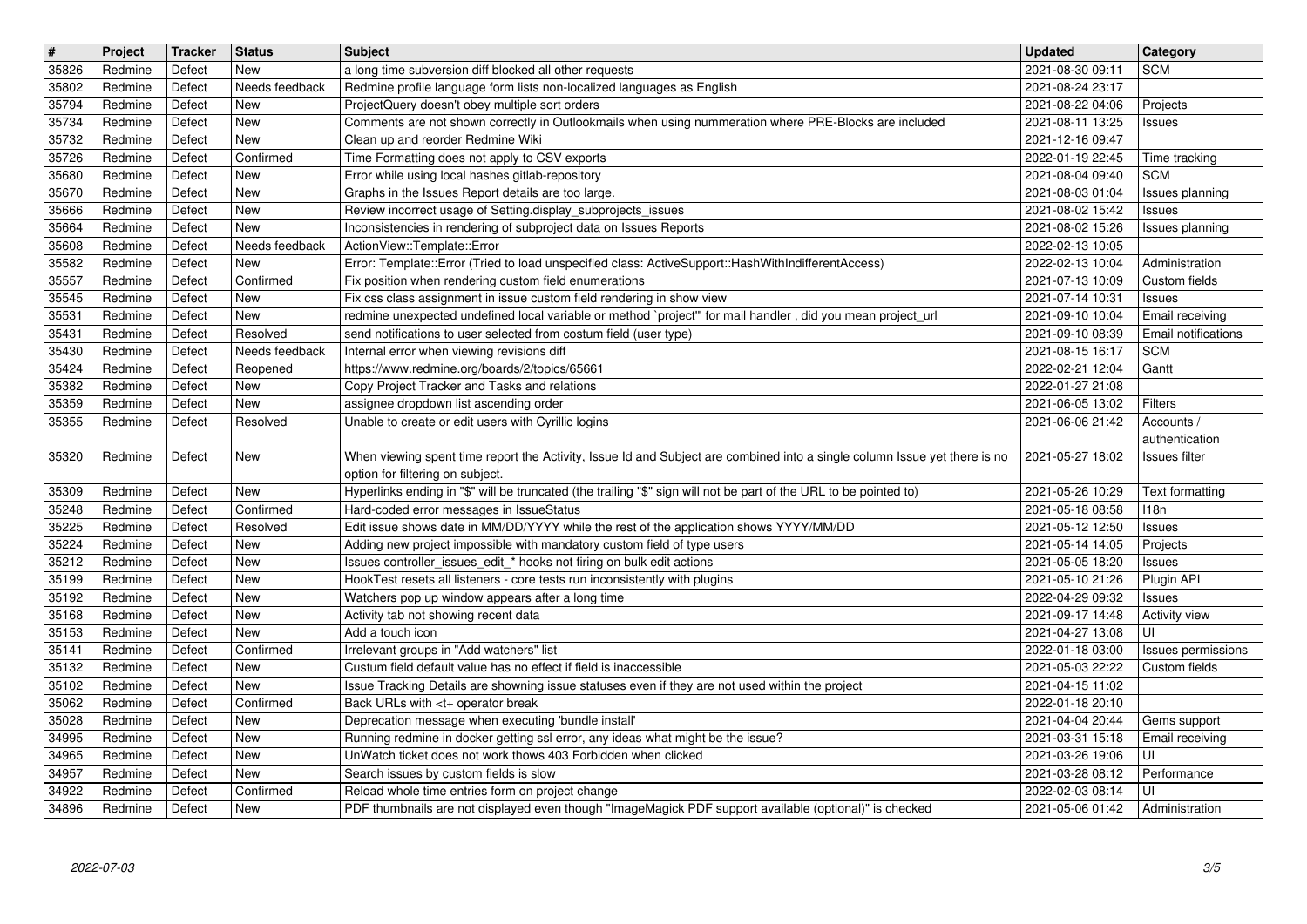| $\overline{\boldsymbol{H}}$ | Project | Tracker | <b>Status</b>  | <b>Subject</b>                                                                                                       | <b>Updated</b>   | Category               |
|-----------------------------|---------|---------|----------------|----------------------------------------------------------------------------------------------------------------------|------------------|------------------------|
| 34870                       | Redmine | Defect  | New            | Differences in searches for accented words                                                                           | 2021-03-09 21:11 | <b>Filters</b>         |
| 34831                       | Redmine | Defect  | Resolved       | Unnecessary encoded CR characters in mails                                                                           | 2021-12-01 14:44 | Email notifications    |
| 34824                       | Redmine | Defect  | <b>New</b>     | Outdated description of notification settings in user settings                                                       | 2021-11-11 15:10 | Documentation          |
| 34820                       | Redmine | Defect  | New            | Associated Revisions not shown up on Activity Page                                                                   | 2021-03-01 13:38 | <b>Activity view</b>   |
| 34810                       | Redmine | Defect  | Reopened       | SQL Error with UTF8 character greater or equals                                                                      | 2021-04-20 08:08 | Wiki                   |
| 34778                       | Redmine | Defect  | Confirmed      | Inconsistencies working with workflow permissions                                                                    | 2022-01-03 01:45 | <b>Issues workflow</b> |
| 34681                       | Redmine | Defect  | New            | LDAP test not running on redmine build server                                                                        | 2021-02-03 20:43 | LDAP                   |
| 34634                       | Redmine | Defect  | Confirmed      | Can't add deleted wiki Tab (404)                                                                                     | 2022-03-27 23:17 | Wiki                   |
| 34593                       | Redmine | Defect  | Needs feedback | privacy problem on users info                                                                                        | 2021-01-24 22:45 | Permissions and        |
| 34570                       | Redmine | Defect  | New            | Misleading workflow/permission issue                                                                                 | 2022-01-13 14:08 | roles                  |
| 34497                       | Redmine | Defect  | Needs feedback | High memory usage in Redmine 4.0.5.stable                                                                            | 2021-01-11 19:38 | Performance            |
| 34490                       | Redmine | Defect  | New            | CSV import does not accept drag and drop of a CSV file                                                               | 2021-05-07 09:08 | Importers              |
| 34484                       | Redmine | Defect  | Needs feedback | Error on issue validation                                                                                            | 2021-12-26 13:26 | <b>Issues</b>          |
| 34476                       | Redmine | Defect  | New            | Link_to_Timelog_query                                                                                                | 2022-01-05 03:52 | Time tracking          |
| 34473                       | Redmine | Defect  | Confirmed      | Displaying the table of content on the right causes wrong position                                                   | 2020-12-19 10:02 | UI                     |
| 34430                       | Redmine | Defect  | New            | Link missing in tickets generated by mail                                                                            | 2020-12-10 10:34 | Email receiving        |
| 34419                       | Redmine | Defect  | New            | Tracker created in Custom tracker type not appearing in my Query                                                     | 2020-12-09 07:14 | <b>Filters</b>         |
| 34306                       | Redmine | Defect  | New            | When creating a custom query with role level security you can deselect your own role (making the query inaccessible) | 2020-11-25 08:31 | Issues list            |
| 34284                       | Redmine | Defect  | New            | In Role edit view the per tracker table only shows up when "View Issues" permission is selected                      | 2021-02-02 13:11 | Issues permissions     |
| 34283                       | Redmine | Defect  | New            | Text in code / preformatted blocks renders incorrrectly in Issue List                                                | 2020-12-20 10:04 | <b>Issues list</b>     |
| 34278                       | Redmine | Defect  | New            | Atom feed for user does not work                                                                                     | 2021-12-24 08:01 | Feeds                  |
| 34276                       | Redmine | Defect  | New            | Atom feeds of Issue lists don't respect the sort order                                                               | 2020-12-13 16:10 | <b>Issues list</b>     |
| 34255                       | Redmine | Defect  | New            | Adding new group results in Error 500                                                                                | 2020-11-13 06:22 | Database               |
| 34212                       | Redmine | Defect  | New            | Time Entries POST doesn't work in JSON format                                                                        | 2021-01-07 09:44 | <b>REST API</b>        |
| 34210                       | Redmine | Defect  | New            | Group results by Priority is showing disturbed UI                                                                    | 2020-11-02 08:19 | <b>Issues list</b>     |
| 34176                       | Redmine | Defect  | New            | Empty page reponses on Redmine 3.4.5.stable                                                                          | 2020-10-27 18:10 |                        |
| 34175                       | Redmine | Defect  | New            | Creating mutliple attachments at the same time results in 422s                                                       | 2020-10-27 17:40 | <b>REST API</b>        |
| 34149                       | Redmine | Defect  | New            | Russian names for months in wrong declension                                                                         | 2020-10-21 18:55 | Translations           |
| 34143                       | Redmine | Defect  | Confirmed      | Autolinks are incorrectly escaped                                                                                    | 2020-10-20 12:14 | Text formatting        |
| 34108                       | Redmine | Defect  | New            | "Is duplicate of" and "Has duplicate" issue relations can be a circular reference                                    | 2020-12-23 03:57 | <b>Issues</b>          |
| 34086                       | Redmine | Defect  | <b>New</b>     | REST API: Can not get children when get a list of issues                                                             | 2020-10-08 10:05 | <b>REST API</b>        |
| 34068                       | Redmine | Defect  | New            | Missing blank option on persisted records                                                                            | 2020-10-17 06:56 | Custom fields          |
| 34046                       | Redmine | Defect  | Confirmed      | Escaping symbols in task subject can broke export to Gantt (PNG)                                                     | 2020-11-11 00:26 | Gantt                  |
| 34025                       | Redmine | Defect  | Confirmed      | Issue subject truncated to 100 chars in the list from Projects > View all issues > Atom                              | 2022-03-28 23:07 | Feeds                  |
| 33978                       | Redmine | Defect  | Confirmed      | Redmine.pm shall decrypt LDAP bind password                                                                          | 2020-09-11 03:23 | SCM extra              |
| 33954                       | Redmine | Defect  | New            | Can't delete project                                                                                                 | 2020-09-15 04:49 | Projects               |
| 33953                       | Redmine | Defect  | Confirmed      | Repository Tab will not showing if no repository is set as "Main repository"                                         | 2020-11-26 02:15 | <b>SCM</b>             |
| 33941                       | Redmine | Defect  | New            | Do not use timezone unaware methods                                                                                  | 2021-03-31 04:59 | Rails support          |
| 33936                       | Redmine | Defect  | New            | BCC and email subaddress not working anymore                                                                         | 2021-07-06 03:24 | Email receiving        |
| 33912                       | Redmine | Defect  | Confirmed      | Sorting of multiple columns including Date column does not work                                                      | 2020-11-17 16:04 | Time tracking          |
| 33881                       | Redmine | Defect  | New            | No email notifications for status changes triggered by fixing keywords in repository commits.                        | 2021-08-06 23:54 | Email notifications    |
|                             |         |         |                |                                                                                                                      |                  |                        |
|                             |         |         |                |                                                                                                                      |                  |                        |
|                             |         |         |                |                                                                                                                      |                  |                        |
|                             |         |         |                |                                                                                                                      |                  |                        |